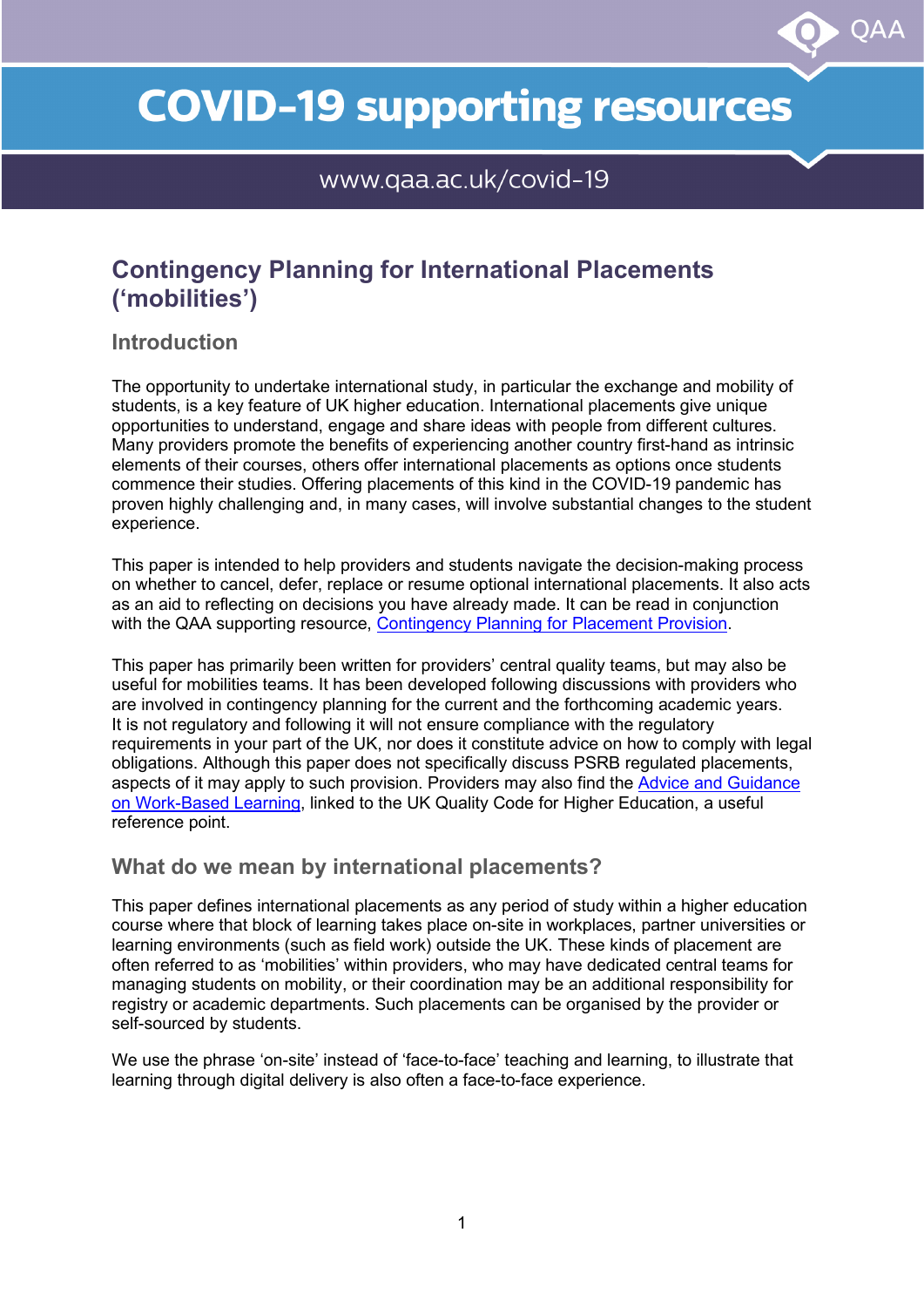## **Contingency planning principles for international placements**

These principles are adapted for the international context from those appearing in the [Contingency Planning for Placement](http://www.qaa.ac.uk/docs/qaa/guidance/contingency-planning-for-placement-provision.pdf) Provision resource.

- 1. Underpin all of your considerations with the aims of ensuring consistency for students on the same courses, emphasising fairness, supporting transparency, promoting academic quality and reducing risk for your students and staff - their health and wellbeing must always be your priority.
- 2. Aim to resume or continue placements whenever possible, coordinating with relevant agencies and placement providers, and supporting students to understand the risks and their options. Tailoring your approach may avoid blanket cancellations of mobilities, for example by offering a variety of models to facilitate as much mobility as possible across subject areas.
- 3. If placements cannot run onsite, aim, where possible, to replace them with alternative arrangements. If that is not possible, deferral or cancellation should be available without detriment to the student.
- 4. Ensure that every course involving a placement has a contingency plan that will be used if COVID-19 restrictions continue or resume. Use alternative arrangements, which may include online and blended approaches, and modify assessments where necessary. Ensure such alternative assessments are in line with your existing academic regulations and any specific policies on assessment, such as 'no-detriment'.
- 5. Ensure that students have opportunities to achieve the intended learning outcomes for their course through other modules if the originally planned placements cannot take place. It may be helpful to map any module learning outcomes that cannot be completed to course level outcomes.
- 6. As many mobilities are carried out on an exchange basis, and are dependent on overseas providers and students still being willing and able to operate those exchanges, flexibility may be difficult and decisions may not rest with the UK provider alone. Where you do decide to cancel placement provision, first explore the possibility of virtual placements, flexible alternative assessments and remapping of module to course learning outcomes.
- 7. Deferring placements could be an appropriate option, but this can create challenges relating to progression, the volume of credit students may be taking at any one time, the capability of dealing with significantly more students in overseas locations than usual, and the capacity of international partners to cope with additional students. Therefore, deferring placements will need very careful consideration.
- 8. You, and your students, must comply with the relevant government and health authority guidance in the countries in which you operate placements.
- 9. The degree-awarding body will, as always, retain responsibility for the academic standards of their award wherever it may be delivered.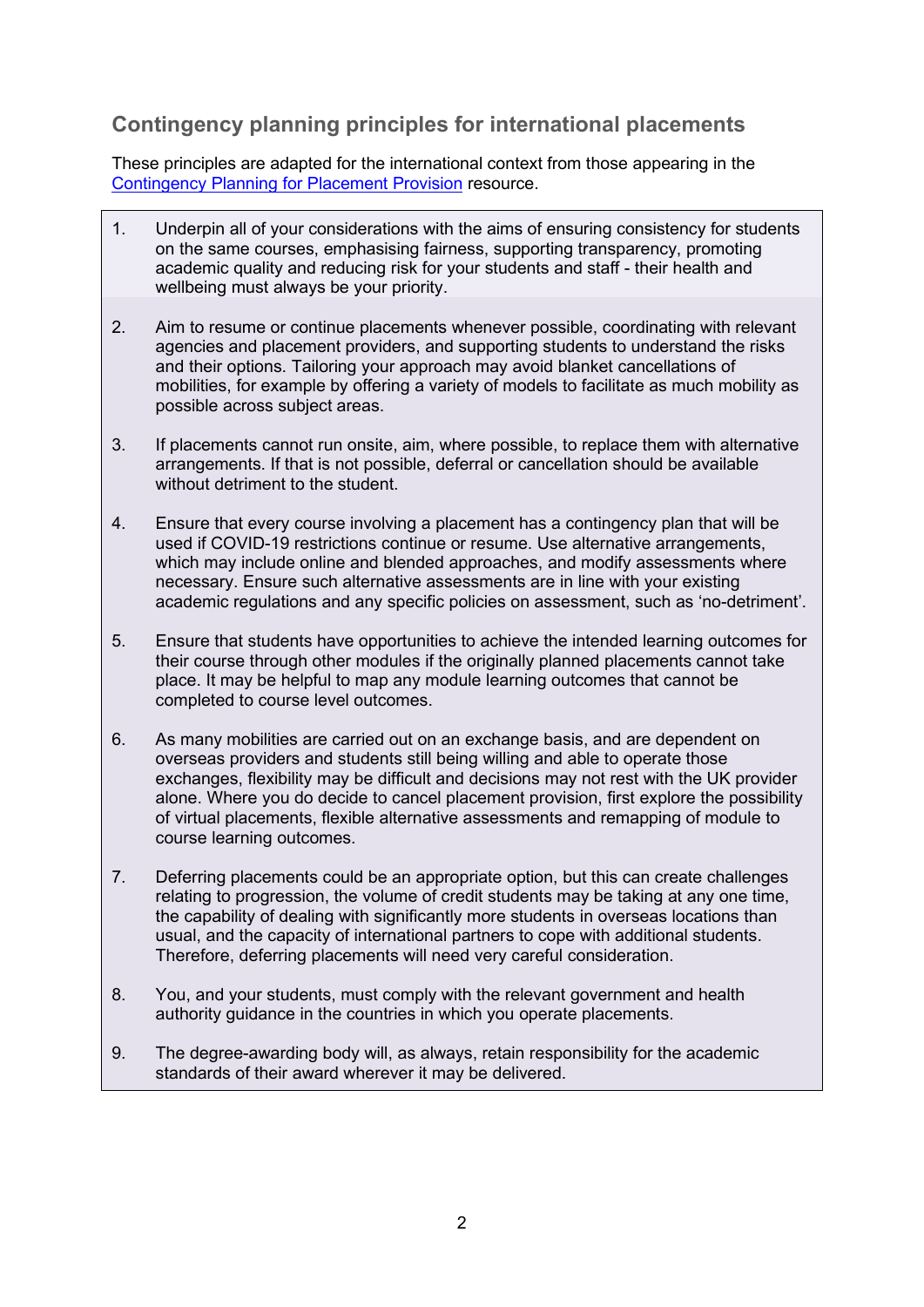#### **What do we need to think about when contingency planning?**

It may be useful to focus on meeting learning outcomes rather than the volume of learning expressed in hours/credit when considering shortening overseas study periods. This is a view supported by the Office for Students, which offers the following [guidance regarding](https://www.officeforstudents.org.uk/media/f351a739-6cd6-4310-8f98-a6aa603f17f4/quality-and-standards-guidance-during-coronavirus.pdf) placements:

*'If placements are disrupted, providers could decide that the placement should no longer be required because students can demonstrate that relevant outcomes have been achieved by other means; this may be appropriate if the placement repeats achievement demonstrated in previous placements or in other assessment that has already taken place'.*

Some countries are beginning to relax their social, economic and travel restrictions, but it is possible that there may be future re-impositions of restrictions. We are also aware that providers in some countries in Asia, Australia and the USA are cancelling their placements for the next academic year, and more are expected to follow. At the time of writing, the Foreign & [Commonwealth Office](https://www.gov.uk/guidance/travel-advice-novel-coronavirus) advice remains to avoid all but essential travel overseas.

Nonetheless we understand that many universities are continuing to proceed with placements as planned for next academic year, while discussing contingencies. This is especially the case for placements involving travel to Europe where the academic year, typically, has a later start. At the time of writing, the UK National Agency for [Erasmus+](https://www.erasmusplus.org.uk/news/advice-about-erasmus-in-relation-to-coronavirus) has indicated that it is monitoring the position closely; it is not indicating that mobility should not go ahead at the start of next academic year. In addition, there remain thousands of students all around the world who chose to stay in-country where it was possible to continue with their studies and safer to do so. Understandably, students will be anxious about the impact on their degree, their safety in different national contexts, and the preparations they need to be making.

It is important that providers' central quality teams are engaged in the approval of any changes to mobility opportunities. Academic, quality and mobilities teams will together need to consider the impact of any changes on credit, award title (for example, resulting from a reduction in the volume of credit studied abroad), the degree transcript, and ensuring the courses continue to meet threshold academic standards. There may be circumstances where academic regulations or algorithms need to be reviewed. The student's contract will also govern the learning which providers are expected to deliver. QAA has produced a supporting resource outlining the [arguments for and against including specific COVID-19](https://www.qaa.ac.uk/docs/qaa/guidance/covid-19-statement-on-degree-transcripts.pdf)  [statements on transcripts](https://www.qaa.ac.uk/docs/qaa/guidance/covid-19-statement-on-degree-transcripts.pdf) which you may find helpful.

There are particular difficulties in continuing placements where the exchanging institution or employer has taken the decision to cancel or withdraw. The disruptions arising from pro-democracy protests in Hong Kong provided an example of how to respond quickly with alternative placement models. Practice from the sector indicates that an institution-level response was key, as was engagement of the academic faculty or departments in quickly developing alternative models.

It seems very likely that 'business as usual' in terms of mobilities will not be possible for some time, and that consequently a range of options should continue to be explored. Flexibility will be very important if providers are to respond swiftly to national and international developments.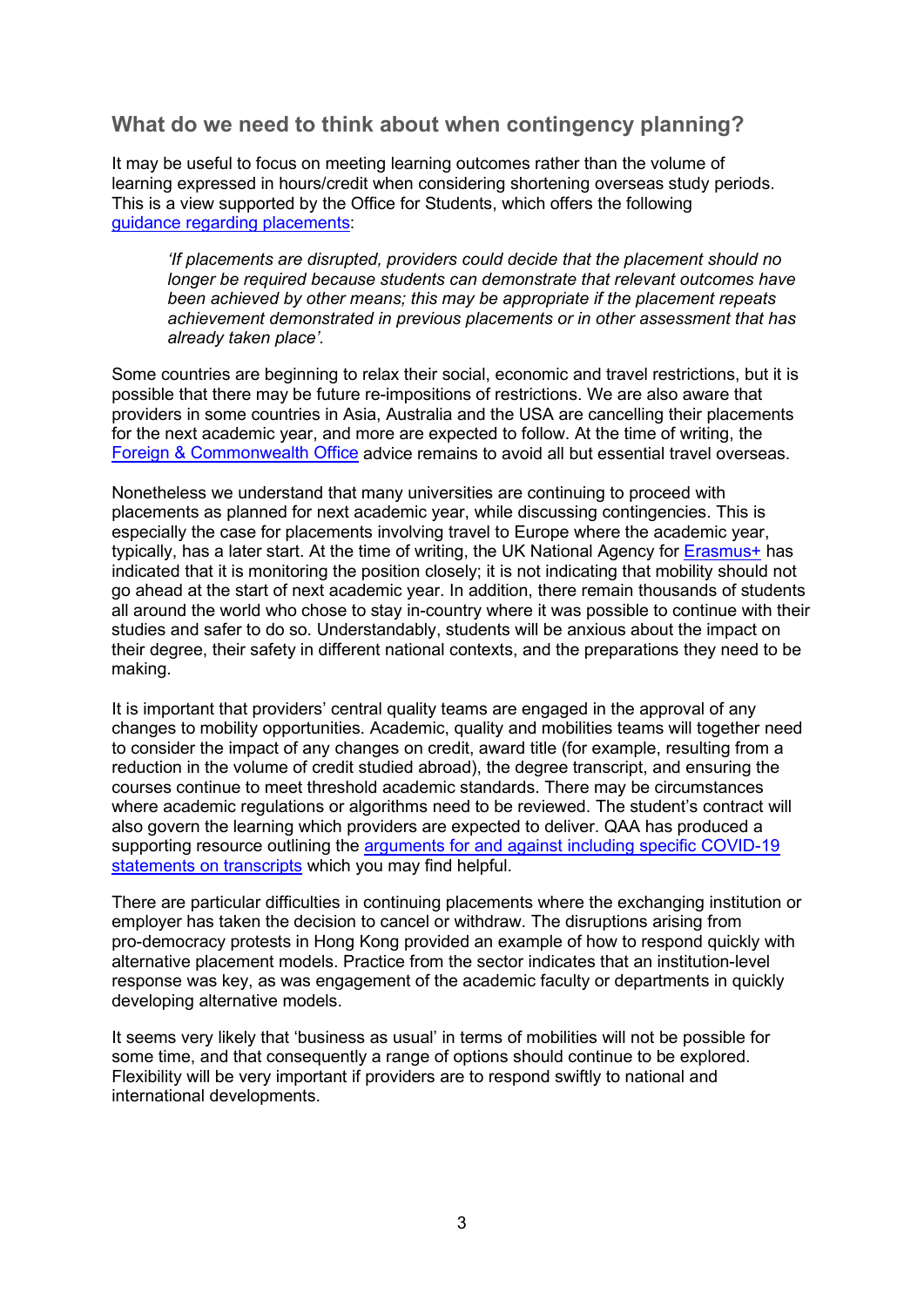#### **Examples of course structures and alternatives**

This is not an exhaustive list but, typically, course structures involving international placements include:

- mandatory year abroad (for example, language and STEM students)
- study abroad courses where one of those years is overseas (for example, in England, Wales and Northern Ireland a four-year integrated Master's and, in Scotland, a five-year equivalent)
- in England, Wales and Northern Ireland, a Bachelor's degree with honours studied over four years with one year spent at an overseas university (the year abroad may be optional or compulsory)
- in Scotland, a Bachelor's degree with honours studied over five years with one year spent at an overseas university (the year abroad may be optional or compulsory)
- Bachelor's level over three years with one semester abroad
- Six to eight-week overseas placement 'blocks'.

Each of these structures will have different solutions, as well as unique challenges. As noted earlier, many students are currently undertaking placements overseas and, if it is possible and safe to do so, completing these should be encouraged.

Where course learning outcomes are not significantly dependent on a mobility experience, it may be relatively straightforward to satisfy those outcomes with alternative assessments, for example weekly online tasks. In some cases, for example workplace-based outcomes, a UK-based alternative may be possible. In this case the qualification title may need to be considered, for example if the course title includes the phrase 'study abroad'. The QAA supporting resource on [Contingency Planning for Placement](http://www.qaa.ac.uk/docs/qaa/guidance/contingency-planning-for-placement-provision.pdf) Provision is likely to be useful in considering alternative models for work-based placements.

In some cases, introducing alternatives to placements will mean students receive a different qualification but at the same level. However, it is possible that removing the placement might mean the student can only receive a qualification at a lower level. Neither option should be taken lightly given the students' expectations when selecting their courses. Providers should also consider what any such change might mean under consumer law and CMA guidance. It is possible that deferring an academic year would be the best option for students in some cases. This should be considered carefully, not least because it has implications for potentially managing multiple cohorts in future.

Where a student has been able to complete part, but not all, of an international placement, it may be possible for the student to transfer back to the UK provider for the remainder of the academic year. In this case, there may be complexities around how to calculate the student's grades. For example, depending on the academic regulations, the student's marks might have to be based only on the credit completed overseas. With appropriate mapping of learning outcomes it should be possible to put in place alternative arrangements which recognise the learning that has taken place in each location. In planning for the next academic year, there would be benefit in considering alternative arrangements which avoid year-long module formats.

Virtual placements are being considered by some providers but they present significant costs, both in financial and human resource terms, which may be in short supply at the present time. A small number of students have undertaken, or are undertaking, remote placements. Beyond modern languages, the typical disciplines involved are humanities, some STEM subjects, psychology, criminology, business, sports, law, journalism, and engineering. Some of these subjects lend themselves to virtual delivery more than others.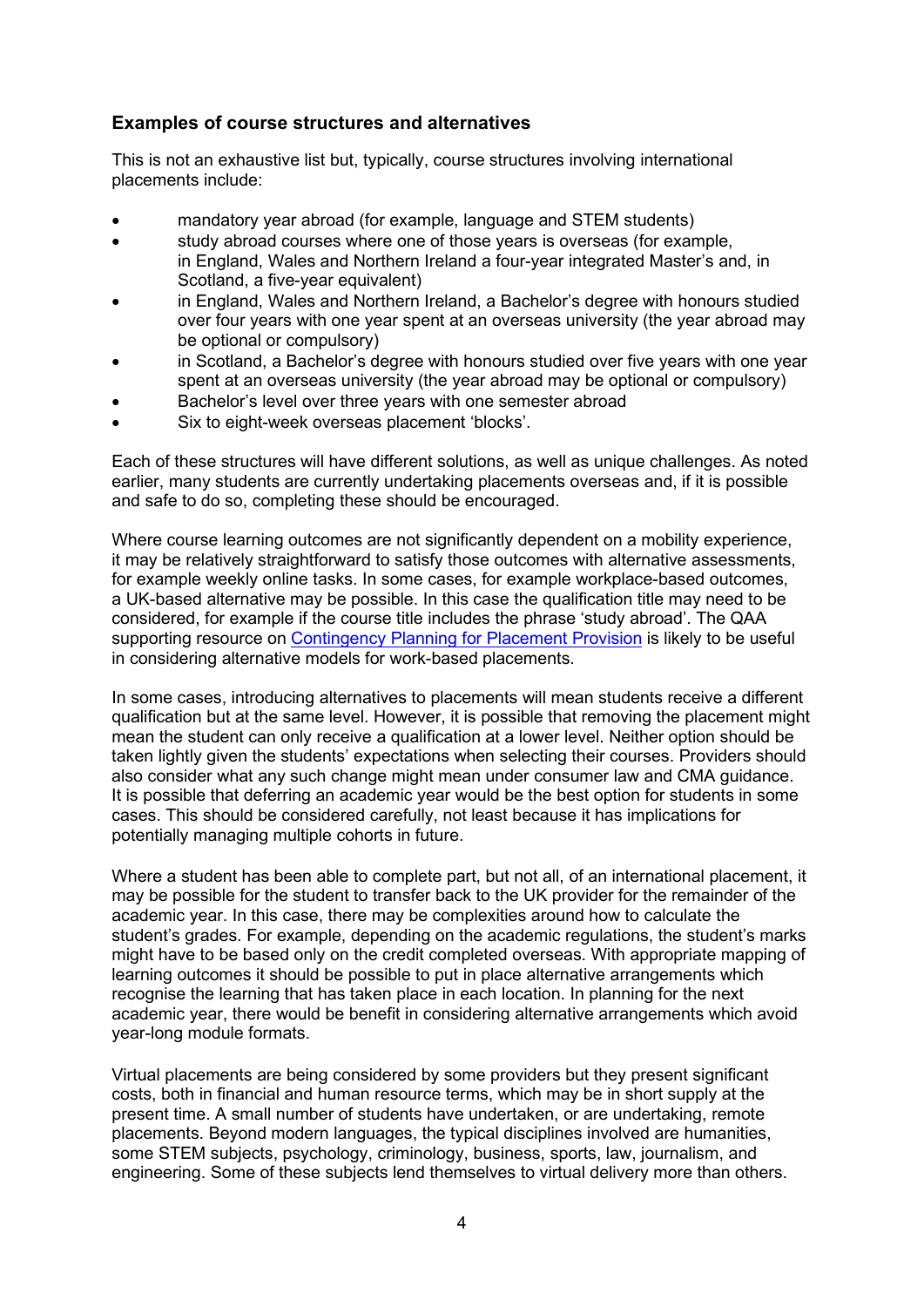In some apprenticeship programmes, employers are continuing to support work-based placements through home working, which is similar to a virtual placement.

It may be possible for students to move from an overseas study to a work placement approach, but there may not be sufficient time to develop and arrange these before students need to enrol. For modularised courses, it may be possible to adjust module learning outcomes while still meeting overall course outcomes. In addition, students may be able to start virtually and/or start later.

Some providers are developing short, private, online courses (SPOCs) which are aimed at aiding student transitions and forming connections, which is one of the main aspects of the learning experience students indicate they are currently missing.

The final option is full cancellation of international placements for this and the forthcoming year, with additional year and replacement year models. Some providers may already have taken the decision to cancel overseas placements, in order to give students certainty. This may align with other decisions they have taken to deliver courses digitally or to enforce travel bans for the year.

## **What are the external factors that could affect our plans?**

Some of the factors which providers should take into consideration when making decisions about proceeding, cancelling, or adjusting international placements include:

- Foreign & Commonwealth Office travel advice
- visa processes and restrictions (those relating to COVID-19, in addition to the anticipated new immigration system from semester 2 onwards).
- insurance coverage
- changes to staffing due to COVID-19
- changes to semester dates in the UK or in partner providers, which may cause misalignment between timetables
- resource implications for creating alternative models
- resource implications of potential further mass repatriations, which have already put pressure on some mobility offices, particularly those with large cohorts to manage
- capacity for additional students if there were to be high numbers of deferrals
- uncertainty about possible changes in COVID-19 mitigations including the potential for re-entering restrictions, and different travel restrictions being in force in other countries
- uncertainty about how funding, grants and loans from the Student Loans Company and Erasmus+ will be affected for next academic year, and the attendant difficulties around advising students
- the financial pressures internally to reduce costs and compensate for lost income
- the impact on tuition fees arising from alternative models, especially if study abroad periods are charged at lower rates than UK-based study.

#### **How should we consult with those affected?**

Consultation and communication are crucial, however they are carried out. They could be de-centralised and carried out by schools, or centrally coordinated by either quality or mobilities teams setting out options with different possible models. Effective consultation will include some proposals and possible outcomes. These options might include changing the year in which some students undertake their international placement (meaning the provider would need to manage two overseas cohorts at once). Another option would be to retain the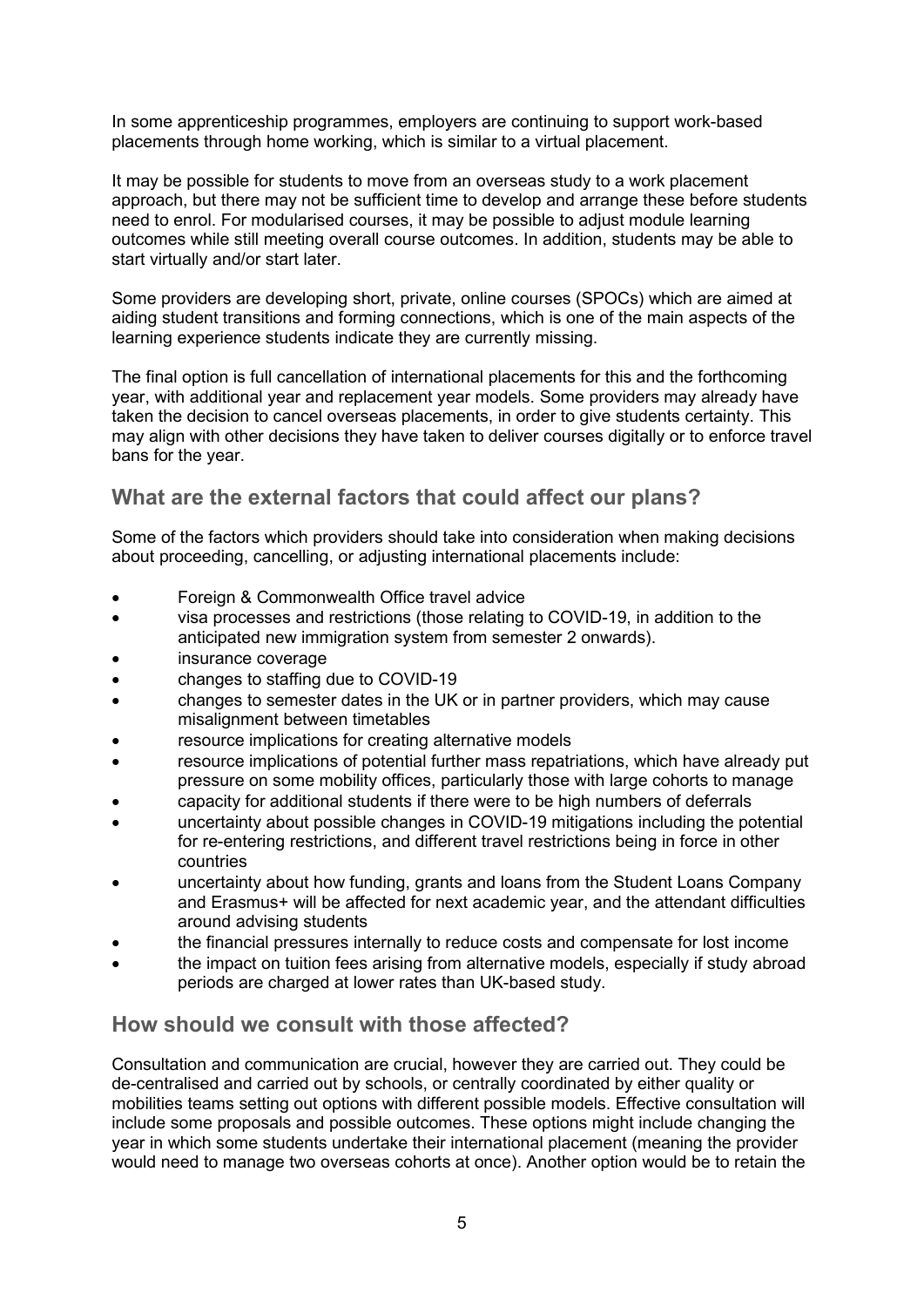study abroad award title but reduce the duration of the period abroad to half a year, with the attendant challenge of how students would spend the remaining six months.

Providers are giving assurance to students who are, or were, abroad in the current academic year that proposals with the various options are being progressed through institutional committee structures as quickly as possible to ensure that students will not be negatively impacted by the disruption. Actions providers have needed to take include recalling students from international placements and replacing in person learning with digital delivery. In some cases, providers have permitted academic schools to use discretion in applying institutional policies. The large numbers of students involved, coupled with the very short timescales for decision-making, has meant that allowing full student choice, even based on limited options, has not been feasible in all cases. However, all of the options have involved careful communication with students using a range of methods. Some providers have developed or revised their risk awareness policies for international placements so they can be used to help students consider and evaluate their own positions.

Providers now need to communicate with students who are planning to undertake placements in 2020-21. These students will, understandably, be anxious and they will need clarity. Their feedback will also be valuable for providers' planning.

#### **How should alternative arrangements be approved?**

Each provider will have its own system for managing placements and there will be different models within which organisational approval needs to be sought. For example, some providers separate the financial repercussions from the practical and academic considerations to facilitate faster decisions.

In some providers, there is a centralised, top-down approach to considering alternative models, with decisions taken by senior roles and/or institutional committees. Some colleagues have argued that this could lead to 'risk-averse' solutions and that departmentled approaches might be more focused on finding nuanced alternative options. Research by Universities UK (UUK) suggests that 'blanket' decisions, for example to cancel all placements, are less common, with a variety of solutions being explored. Other sector practice includes a student-led approach, where a range of options are provided to students who are able to choose. Feedback suggests that students themselves are being creative in generating alternative options.

#### **What do we need to consider in engaging with partner organisations?**

Providers are in regular contact with their overseas partners - employers and universities about alternatives. In the current situation, those international partners may also be overwhelmed. In addition, they may be waiting for the UK provider to reach decisions about possible placements options before making decisions themselves.

QAA has learned that some providers in Canada, Spain and Australia are offering 'virtual mobilities' but this option is not without challenges, for example creating a learning community at a distance is not straightforward. Providers are considering ways of adding international collaboration into their curricula; retaining the structure of the courses, but broadening delivery partners to include international employers instead of relying on student study exchanges. This may have benefits for the student learning experience and promote students' employability, for example by offering students the chance to gain experience of working in international teams.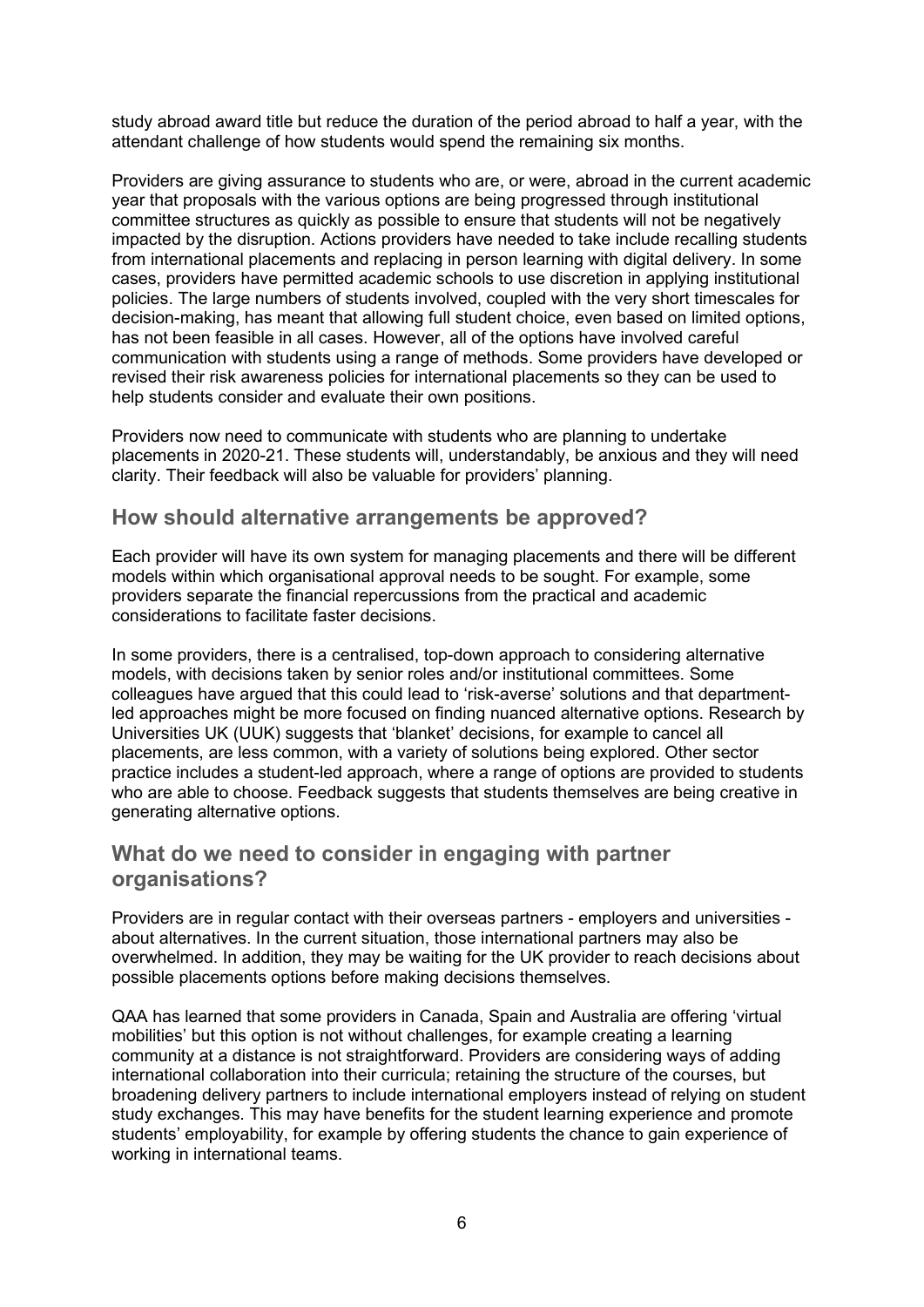At least one colleague indicated that this alternative to an international placement could help to close the achievement gap, because less-advantaged students, who may not have the same opportunities to travel overseas as others, will gain this experience of international colleagues and cultures without leaving the UK. If virtual placements become part of the higher education landscape, it will be important to avoid the unintentional creation of a two-tier system, where students choose the virtual placement option simply because they do not possess the confidence or financial ability to go abroad.

## **Reflective questions**

The following questions can be used by providers to evaluate their approach to contingency planning for international placements.

- What expectations have been set by marketing activity, the student contract and other sources about the content, delivery and location of learning?
- What will be the impact on future cohorts if large numbers of students defer?
- Have we consulted with students, exchange partner universities, and employers?
- Are we giving our decision-making bodies informed recommendations on alternative arrangements?
- Will digital learning provide an adequate alternative to the international learning experience? Will a blended approach be feasible, and safe?
- How will course learning outcomes be satisfied? Will contributory learning outcomes need to be adjusted, and mapped back to the course learning outcomes?
- Are we keeping our students (both those whose placements are at risk and those who are currently continuing) fully informed about the developments that affect them?
- Have we fully considered the quality issues related to amending courses (for example, award title, text on transcripts, credit volumes)?
- How are workplaces being impacted by COVID-19, and are we preparing students for workplace practices that will still be relevant?
- Can providers, or placement employers, guarantee workplace safety in view of COVID-19, and what impact does this have on providers' duty of care? (this would include common measures such as provision of first aiders, fire marshals, building security, and so on)
- Can our decision-making on placements be integrated with our risk assessment process?

## **Additional resources**

ASET, the work based and placement learning association - [www.asetonline.org](http://www.asetonline.org/)

British Council - [www.britishcouncil.org/study-work-abroad/outside-uk/coronavirus-response](http://www.britishcouncil.org/study-work-abroad/outside-uk/coronavirus-response)

Office of the Independent Adjudicator - relevant to England and Wales, advice to help providers think about potential complaints arising from COVID-19 disruptions. [www.oiahe.org.uk/resources-and-publications/latest-news-and-updates/oia-briefing-note](http://www.oiahe.org.uk/resources-and-publications/latest-news-and-updates/oia-briefing-note-complaints-arising-from-coronavirus-covid-19-disruption/)[complaints-arising-from-coronavirus-covid-19-disruption/](http://www.oiahe.org.uk/resources-and-publications/latest-news-and-updates/oia-briefing-note-complaints-arising-from-coronavirus-covid-19-disruption/)

UUKI, the international arm of Universities UK - [www.universitiesuk.ac.uk/International.](http://www.universitiesuk.ac.uk/International) UUK have surveyed their members regarding how they are addressing the uncertainty around student mobilities. The results are expected to be published shortly.